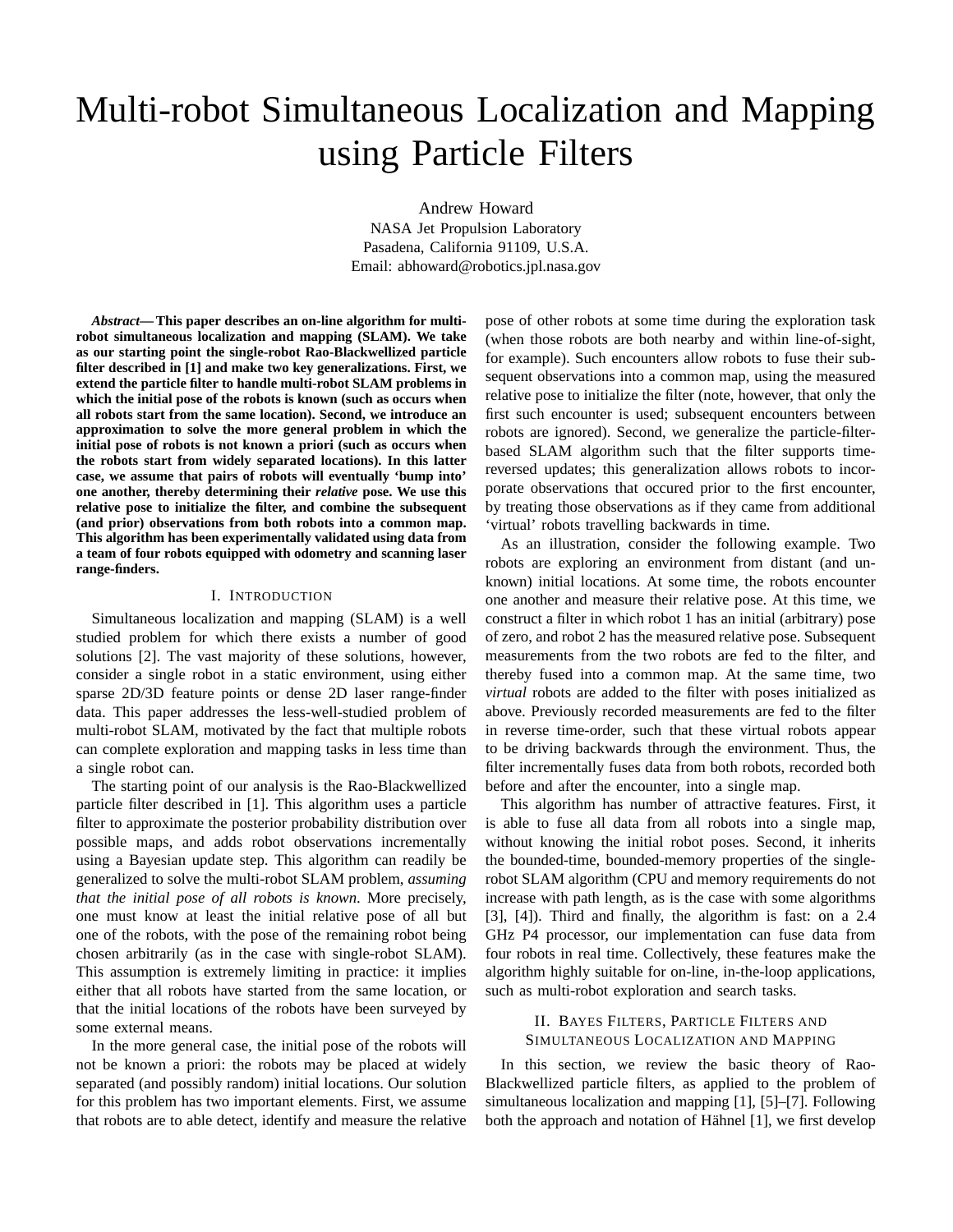

Fig. 1. Bayes net for single-robot SLAM. The robot trajectory is indicated by the sequence  $x_0, x_1, x_2, x_3...$ , observations by the sequence  $z_1, z_2, ...$ and actions by the sequence  $u_0, u_1, \dots$ 

a mathematical formalism for the single robot case, then extend (and approximate) the formalism to handle multi-robot SLAM. This extended formalism provides the basis for the on-line SLAM algorithm presented in Section II-D.

#### *A. Single-robot SLAM*

The SLAM problem for a single robot is treated as follows. Let  $x_{1:t}$  denote a sequence of robot poses at times  $1, 2, \ldots t$ , let  $z_{1:t}$  denote a corresponding sequence of observations, and let  $u_{0:t-1}$  denote the sequence of actions executed by the robot. Our (intermediate) aim is to compute the posterior probability  $p(x_{1:t}, m \mid z_{1:t}, u_{0:t-1}, x_0)$  over the robot trajectory  $x_{1:t}$  and map  $m$ , given some initial pose  $x_0$ . We write this as the product of two factors:

$$
p(x_{1:t}, m \mid z_{1:t}, u_{0:t-1}, x_0) =
$$
  
 
$$
p(m \mid x_{1:t}, z_{1:t}, u_{0:t-1}, x_0) p(x_{1:t} \mid z_{1:t}, u_{0:t-1}, x_0)
$$
 (1)

where the first term is a distribution over possible maps and the second is a distribution over possible trajectories. The utility of this expression lies in the fact that the first term can be computed analytically once the robot trajectory  $x_{1:t}$  is known. Thus, we may approximate the posterior over trajectories and maps using a particle filter in which each sample represents a complete robot trajectory, and a separate map is conditioned on each such sample.

Exploiting the conditional dependencies inherent in the single-robot SLAM problem (see Figure 1), we construct the Rao-Blackwellized particle filter as follows. Let each particle (i) be a tuple  $\langle x_t^{(i)}, m_t^{(i)}, w_t^{(i)} \rangle$  such that  $x_t^{(i)}$  is the robot pose at time t,  $m_t^{(i)}$  is the map generated using observations recorded up to and including time t, and  $w_t^{(i)}$  is the particle weight. Given some action/observation pair  $(u_{t-1}, z_t)$ , the filter is updated using:

$$
x_t^{(i)} = A(u_{t-1}, x_{t-1}^{(i)})
$$
  
\n
$$
m_t^{(i)} = M(z_t, x_t^{(i)}) + m_{t-1}^{(i)}
$$
  
\n
$$
w_t^{(i)} = S(z_t, x_t^{(i)}, m_{t-1}^{(i)}) w_{t-1}^{(i)}
$$
\n
$$
(2)
$$

where  $A$ ,  $S$  and  $M$  are the action, sensor and map models, respectively. More specifically: A is an action model that returns a random pose drawn from the distribution  $p(x_t^{(i)})$ |



Fig. 2. Bayes net for multi-robot SLAM with known initial poses. The trajectories of robots 1 and 2 are indicated by the sequences  $x_0^1, x_1^1, x_2^1, \ldots$ and  $x_0^2, x_1^2, x_2^2, \ldots$ , respectively. We ignore the dependencies (dashed-lines) between the observations  $z^2$  made by robot 2 and the pose  $x^1$  of robot 1 (and vice versa).

 $x_{t-1}^{(i)}, u_{t-1}$ ); S is the sensor model  $p(z_t | x_t^{(i)}, m_{t-1}^{(i)})$ ; and  $M$  is an incremental map generator that returns a partial occupancy grid (expressed in log-likelihood form to allow for linear superposition of grids). The basic intuition captured in these equations is that particles with self-consistent maps will be assigned larger weights than particles with inconsistent maps, and that the latter will ultimately be removed by resampling.

This approach has some valuable practical characteristics. It is a bounded-time, bounded-storage algorithm, in which processing effort and storage requirements scale linearly with particle count, but are independent of the elapsed time  $t$ . It is also very easy to implement: the sensor model  $S$  and action model A are identical to those used in the standard Monte-Carlo localization algorithm [8], and the map generator  $M$  is a simple ray-tracing algorithm. The approach does have one crucial limitation, however: the state space is extremely large (with hundreds or thousands of dimensions), while the number of particles is necessarily small (a few hundred to a few thousand at most). Thus, the filter is a very sparse sampling of the state space, and convergence is far from guaranteed; this under-sampling typically manifests itself during loop closure, when we may find that none of the particles generates a selfconsistent map. In order to make this approach mananageable, one requires either very good action models [1] or very good proposal distributions [7]. In this paper, we adopt the former approach, combining odometry with laser data to produce "stabilized" odometric pose estimates (see Section III-A).

#### *B. Multi-robot SLAM with known initial poses*

The single-robot SLAM formalism can readily be generalized to handle multiple robots, provided that the initial robot poses are known. Consider a pair of robots, whose obser-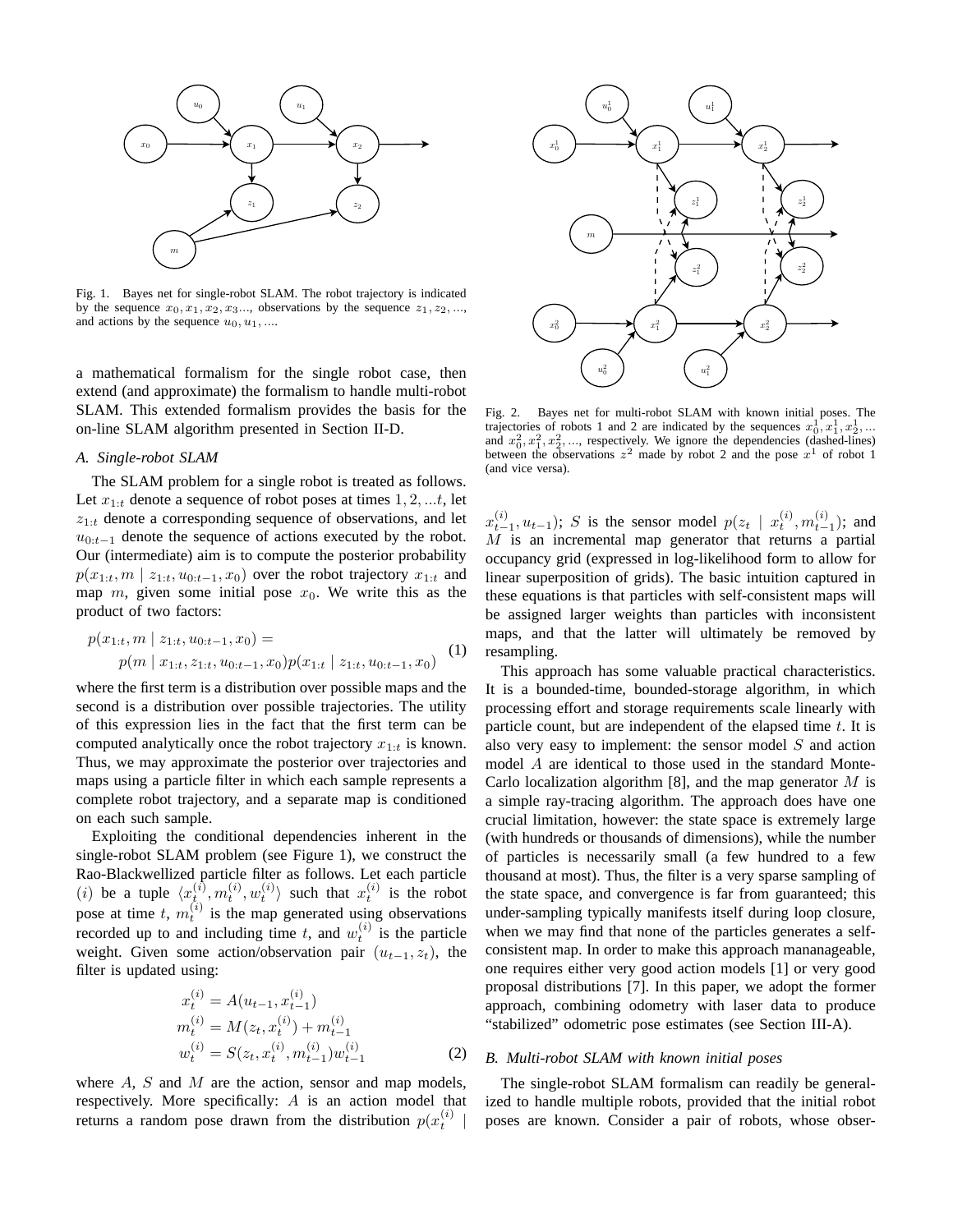vations occur in lock-step time:  $x_{1:t}^1$  denotes the trajectory for robot 1, and  $x_{1:t}^2$  denotes the corresponding trajectory for robot 2. Our aim is to simultaneously estimate the posterior probability over two robot trajectories and one map. We write this down in factored form as:

$$
p(x_{1:t}^1, x_{1:t}^2, m \mid z_{1:t}^1, u_{0:t-1}^1, x_0^1, z_{1:t}^2, u_{0:t-1}^2, x_0^2) =
$$
  
\n
$$
p(m \mid x_{1:t}^1, z_{1:t}^1, x_{1:t}^2, z_{1:t}^2)
$$
  
\n
$$
p(x_{1:t}^1 \mid z_{1:t}^1, u_{0:t-1}^1, x_0^1)p(x_{1:t}^2 \mid z_{1:t}^2, u_{0:t-1}^2, x_0^2)
$$
\n(3)

where the first term gives the distribution over maps, and the remaining terms give the distribution over possible robot trajectories. Crucially, this factorization assumes that these trajectories are independent, and that observations recorded by one robot do not depend on the pose of the other. While this assumption will not hold true in general (see Figure 2), we can *engineer* it to be true in the context of cooperative multi-robot mapping. When robots are far apart (outside sensor range or line-of-sight), there can be be no mutual dependency; when robots are nearby (within sensor range and line-ofsight), robots are able to detect one another and exclude those observations that are induced by other robots. If the robots are using laser range-finders, for example, mutual detection can be facilitated using retro-reflective targets [9], and the subset of laser rays striking other robots discarded.

The particle filter for multi-robot SLAM is constructed as follows. Each particle has properties  $\langle x_t^{1(i)}, x_t^{2(i)}, m_t^{(i)}, w_t^{(i)} \rangle$ , where  $x_t^{1(i)}$ ,  $x_t^{2(i)}$  are the instantaneous poses for robots 1 and 2, and  $m_t^{(i)}$  is the common map. Given an observation tuple  $(z_t^1, u_{t-1}^1, z_t^2, u_{t-1}^2)$ , the update step for the filter is given by:

$$
x_t^{1(i)} = A(u_{t-1}^1, x_{t-1}^{1(i)}) \quad x_t^{2(i)} = A(u_{t-1}^2, x_{t-1}^{2(i)})
$$
  
\n
$$
m_t^{(i)} = M(z_t^1, x_t^{1(i)}) + M(z_t^2, x_t^{2(i)}) + m_{t-1}^{(i)}
$$
  
\n
$$
w_t^{(i)} = S(z_t^1, x_t^{1(i)}, m_{t-1}^{(i)}) S(z_t^2, x_t^{2(i)}, m_{t-1}^{(i)}) w_{t-1}^{(i)}
$$
 (4)

where the action model  $A$ , sensor model  $S$  and map generator M are identical to those used in the single robot case. This result will readily generalize to any number of robots.

From a practical stand-point, this approach has two important limitations. First, the size of the state space is necessarily larger than that seen in the single robot case, and the sampling is correspondingly sparse. Note, however, that dimensionality scales with total path length, such that generating a map with two robots, each of which travels 50m, is no more difficult that generating a map with one robot traveling 100m; the latter, morever, can take half the time of the former. The second limitation is imposed by the filter resampling process: should one of the robots stop while the other continues moving, resampling may lead to particle impoverishment in the vicinity of the stationary robot. Since impoverishment can lead to filter divergence, best results are obtained when all robots are moving at comparable speeds.

#### *C. Multi-robot SLAM with unknown initial poses*

For robots deployed at widely separated locations, determining their initial poses may be impractical. In this case,



Fig. 3. Bayes net for multi-robot SLAM with unknown initial poses. The robots first encounter one another at time s, recording the relative pose  $\Delta_{\rm s}^2$ .

we adopt an alternative strategy, and exploit the notion of *encounters* to determine the relative pose of robots. Simply put, we start mapping with only one robot (whose initial pose is arbitrary) and wait until the first such encounter with each additional robot before incorporating data from that robot into the map. Subsequent encounters between robots are ignored.

Let  $\Delta_s^2$  denote the relative pose of robot 2 as measured by robot 1 at time s. We wish to estimate the posterior over maps and trajectories given by:

$$
p(x_{1:t}^1, x_{s+1:t}^2, m \mid z_{1:t}^1, u_{0:t-1}^1, x_0^1, z_{s+1:t}^2, u_{s:t-1}^2, \Delta_s^2) =
$$
  
\n
$$
p(m \mid x_{1:t}^1, z_{1:t}^1, x_{s+1:t}^2, z_{s+1:t}^2)
$$
  
\n
$$
p(x_{1:t}^1 \mid z_{1:t}^1, u_{0:t-1}^1, x_0^1)p(x_{s+1:t}^2 \mid z_{s+1:t}^2, u_{s:t-1}^2, x_s^1, \Delta_s^2)
$$
\n(5)

We now make two important approximations: first, we ignore the conditional dependency between the robot trajectories (see Figure 3) and treat these as independent variables; second, we assume that the uncertainty in the relative pose  $\Delta_s^2$  is small. Under these approximations, the particle filter remains identical to that described in the previous section, with the exception that we initialize the robot pose  $x_s^{2(i)}$  at time s using the relative pose  $\Delta_s^2$ :

$$
x_s^{2(i)} = \Delta_s^2 \oplus x_s^{1(i)} \tag{6}
$$

where the  $oplus$  operator indicates an appropriate 2D coordinate transform. The particle filter will incorporate all observations from robot 1, and all observations from robot 2 for times  $t > s$ .

One can also take this approach one step further, and incorporate observations from robot 2 that occur *prior to* the encounter at time s. To do this, we break the robot trajectory into two parts  $x_{1:s-1}^2$  and  $x_{s+1:t}^2$ , representing the trajectory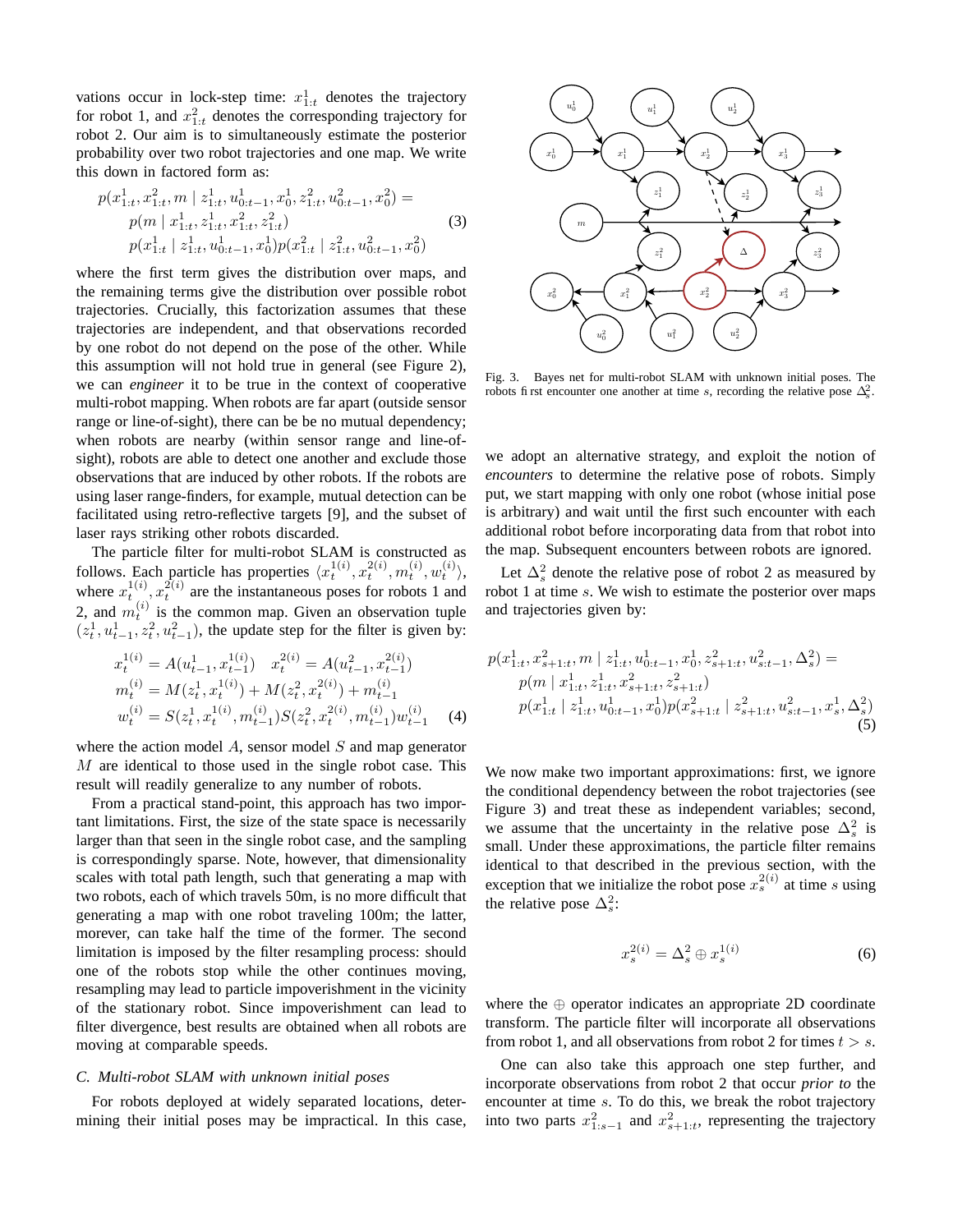before and after time s. The new posterior is given by:

$$
p(x_{1:t}^1, x_{1:t}^2, m \mid z_{1:t}^1, u_{0:t-1}^1, x_0^1, z_{1:t}^2, u_{0:t-1}^2, \Delta_s^2) =
$$
  
\n
$$
p(m \mid x_{1:t}^1, z_{1:t}^1, x_{1:s-1}^2, z_{1:s-1}^2, x_{s+1:t}^2, z_{s+1:t}^2)
$$
  
\n
$$
p(x_{1:t}^1 \mid z_{1:t}^1, u_{0:t-1}^1, x_0^1)
$$
  
\n
$$
p(x_{1:s-1}^2 \mid z_{1:s-1}^2, u_{0:s-1}^2, x_s^1, \Delta_s^2)
$$
  
\n
$$
p(x_{s+1:t}^2 \mid z_{s+1:t}^2, u_{s:t-1}^2, x_s^1, \Delta_s^2)
$$
  
\n(7)

In the corresponding particle filter, robot 2 now has two instances: a *causal* instance corresponding to forward motion of the robot, and an *acausal* instance corresponding to timereversed motion of the robot. That is, each particle has properties  $\langle x_t^{1(i)}, x_t^{2(i)}, \bar{x}_t^{2(i)}, m_t^{(i)}, w_t^{(i)} \rangle$ , where  $x_t^{2(i)}$  is the pose of robot 2 at time t and  $\bar{x}^{2(i)}_t$  is the pose of robot 2 at time  $2s - t$ . At the first encounter, these poses are initialized using:

$$
x_s^{2(i)} = \Delta_s^2 \oplus x_s^{1(i)} \quad \bar{x}_s^{2(i)} = \Delta_s^2 \oplus x_s^{1(i)} \tag{8}
$$

Two sets of observations are given to the filter: the forward observations  $(z_t^1, u_{t-1}^1, z_t^2, u_{t-1}^2)$ , and the time-reversed observations  $(\bar{z}_t^2, \bar{u}_t^2) = (z_{2s-t}^2, u_{2s-t}^2)$ . The filter update step is thus given by:

$$
x_t^{1(i)} = A(u_{t-1}^1, x_{t-1}^{1(i)})
$$
  
\n
$$
x_t^{2(i)} = A(u_{t-1}^2, x_{t-1}^{2(i)})
$$
  
\n
$$
\bar{x}_t^{2(i)} = \bar{A}(\bar{u}_{t-1}^2, \bar{x}_{t-1}^{2(i)})
$$
  
\n
$$
m_t^{(i)} = M(z_t^1, x_t^{1(i)}) + M(z_t^2, x_t^{2(i)}) + M(\bar{z}_t^2, \bar{x}_t^{2(i)}) + m_{t-1}^{(i)}
$$
  
\n
$$
w_t^{(i)} = S(z_t^1, x_t^{1(i)}, m_{t-1}^{(i)}) S(z_t^2, x_t^{2(i)}, m_{t-1}^{(i)})
$$
  
\n
$$
S(\bar{z}_t^2, \bar{x}_t^{2(i)}, m_{t-1}^{(i)}) w_{t-1}^{(i)}
$$
\n(9)

where we have introduced a new time-reversed action model  $\bar{A}$ (the acausal instance of the robot drives backwards rather than forwards). Note that this filter has been explicitly constructed such that the causal and acausal instances are updated at the same rate; as such, we can conceptualize the acausal instance as an additional "virtual" robot travelling backwards in time.

#### *D. An on-line algorithm for multi-robot SLAM*

Figure 4 lists the algorithm for on-line multi-robot SLAM; we will walk through this algorithm using a concrete example. Consider a group of three robots, deployed into a closed environment at randomly chosen (and unknown) initial locations. We assume that the robots broadcast action/observation pairs to one another over a reliable wireless link, and that they are capable of mutual recognition and relative pose determination (for robots that are nearby and within line-of-sight). For simplicity, we also assume that the same mapping algorithm is running on all three robots.

The robots execute individual exploration strategies, such that they are mapping their environment and occasionally encountering other robots. Let  $t = a$  and  $t = b$  denote the times at which robot 1 first encounters robot 2, and robot 2 first encounters robot 3. This sequence of encounters is illustrated in the *encounter diagram* in Figure 5: the diagrams show both the action/observation sequences for individual robots

# Process a data from a single robot. # rob: id of robot generating data  $# (u, z)$ : change in pose (odometry) and new laser scan #  $rob', \Delta$ : id and relative pose of observed robot (if any) 0 def update $(rob, u, z, rob', \Delta)$ : # Add data to the queue 1 append $(queue[rob], (u, z, rob', \Delta))$ # If the robot has joined the map... 2 if *rob* in *joined*: 3 if  $len(queue[rob]) > 0$ : # Do causal update 4  $(t, u, z, rob', \Delta) = \text{remove}(queue[rob])$ 5 update filter( $rob, u, z$ ) # Check for causal joins 6 if  $rob'$  and  $rob'$  not in joined:

# Initialize filter for causal and acausal instances 7 init\_filter( $rob, rob, \Delta$ ) 8 init\_filter( $rob, \overrightarrow{rob}, \Delta)$ # Split the queue into causal and acausal components 9  $\overline{queue}[rob']$  = reverse(queue[rob'][0 : t - 1]) 10  $queue[rob'] = queue[rob'][t + 1:]$ # Add robot to joined list 11 append(*joined*, *rob'*)

12 if  $len(\overline{queue}[rob]) > 0$ :

|    | # Do acausal update                                          |
|----|--------------------------------------------------------------|
| 13 | $(t, u, z, rob', \Delta)$ = remove $(\overline{queue}[rob])$ |
| 14 | update fi lter( $rob, -u, z$ )                               |
|    | # Check for acausal joins                                    |
| 15 | if $rob'$ and $rob'$ not in joined:                          |
|    | # Initialize filter for causal and acausal instances         |
| 16 | init_fi lter( $rob, rob, \Delta$ )                           |
| 17 | init_fi lter( $\overline{rob}, \overline{rob}', \Delta$ )    |
|    | # Split the queue into causal and acausal components         |
| 18 | $\overline{queue}[rob']$ = reverse(queue[rob'][0 : t - 1])   |
| 19 | queue[rob'] = queue[rob'][t + 1 :]                           |
|    | # Add robot to joined list                                   |
| 20 | append(joined, rob')                                         |
|    |                                                              |

21 return

Fig. 4. Update algorithm for on-line multi-robot SLAM (expressed in Python pseudocode). In addition to the particle filter, there are two basic data structures: a set *joined* listing the robots whose data is included in the map (initialized to contain exactly one robot), and a pair of queues  $(\text{queue} [rob], \overline{\text{queue}} [rob])$  for each robot (all queues are initially empty). The function **update filter()** is described by Equation 4.

(solid lines) and the encounters between robots (dotted lines); time increases from left to right. We will use this diagram to show how observations/action pairs from all three robots are ultimately incorporated into a single map.

Consider robot 1: since this robot does not know the initial pose of the other two robots, it performs single robot SLAM using its own action/observation sequence (the filter contains particles  $\langle x^1, m, w \rangle$  describing the map and the pose of robot 1). Algorithmically, observations from robot 1 are appended to a queue (line 1), from which they are subsequently removed and used to update the filter (lines 4–5). Since the observations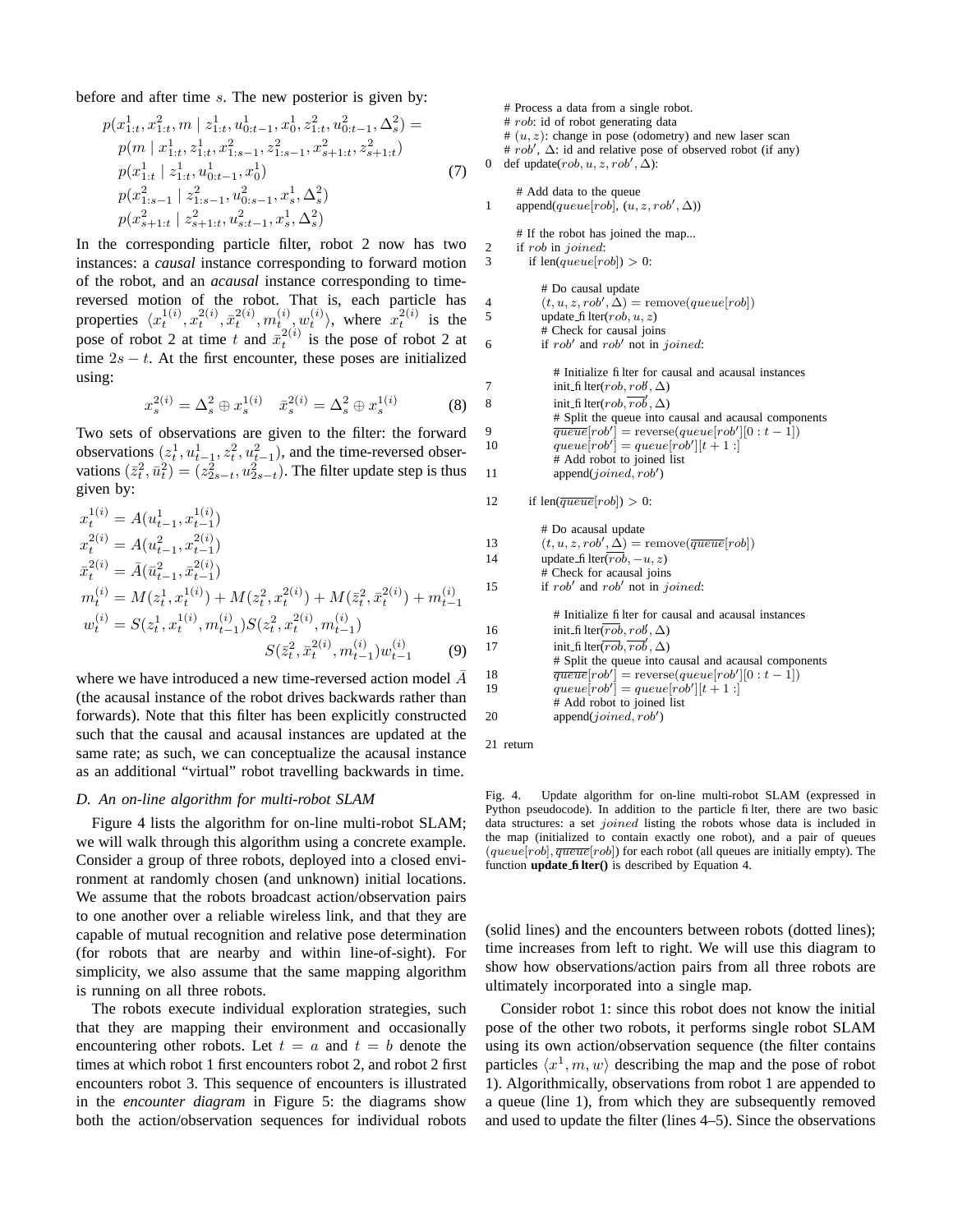

Fig. 5. *Encounter diagram* for an imaginary three robot experiment. The solid horizontal lines denote the sequence of observations recorded by each robot; the dotted vertical lines denote robot-robot observations at times  $a$  (robot 1 observes robot 2) and  $b$  (robot 2 observes robot 3). The shaded areas indicate observations that have been processed through the filter and incorporated into the map.

from robots 2 and 3 cannot yet be incorporated into the map (their relative initial pose is unknown), these observations are simply appended to individual queues (line 1). Any encounters between robots 2 and 3 (such as the one occurring at time  $t = b$ ) are similarly queued.

At time  $t = a$ , robots 1 and 2 encounter and recognize one another, and robot 1 is able to determine the relative pose of robot 2 (line 6). The particle filter is augmented with two additional state variables  $\langle x^2, \bar{x}^2 \rangle$  representing both causal and acausal instances of robot 2. The poses are initialized on a per-particle basis (lines 7–8) according to Equation 8. This initialization step ignores any uncertainty (assumed to be small) associated with the relative pose measurement. The queued data for robot 2 is now split into two (lines 9–10): the causal queue contains all of the data recorded after time  $t = a$  (an empty queue, in this case), and the acausal queue contains all of the data recorded before time  $t = a$  (all of the data to date). In subsequent calls to the update function, the causal queue (whose length remains fixed) is used to update the causal instance  $x^2$  (lines 4–5), while the acausal queue (whose length decreases monotonically) is used to update the acausal instance  $\bar{x}^2$  (lines 13–14). The first two encounter diagrams in Figure 5 illustrate this process, with the shaded areas indicating observations that have been incorporated into the map. The use of the acausal instance  $\bar{x}^2$  allows us to include all of the observations occurring prior to the first encounter between robots 1 and 2.

At time  $t = a + (b - a)$ , an encounter between robots 2 and 3 is popped from robot 2's acausal queue (this is an encounter that occurred *in the past* at time  $t = b$ ). The particle filter is augmented with the state variables for robot 3  $\langle x^3, \bar{x}^3 \rangle$ , which are initialized on a per-particle basis using the pose of the acausal instance of robot 2 (lines 16–17). The queue for robot 3 is split into causal and acausal components (lines 18–19), and subsequent updates incorporate data from both queues into the map. This process is illustrated in the last pair of diagrams in 5; note that, for robot 3, the causal queue is always nonempty, and causal updates for this robot lag behind those for robots 1 and 2.

It should be apparent from this example that robot 1 can fuse data from all three robots into a single map. Similar computations on the other two robots will produce comparable (but not necessarily identical) maps.

## *E. Discussion: On-line algorithms, complexity and latency*

Two questions naturally arise regarding this algorithm: first, in what sense is this an 'on-line' algorithm (there may be significant latency), and second, why are old observations (stored in the queues) processed at the same rate as new observations (gathered from sensors or received from other robots)? The answers to these two questions are closely intertwined.

As constructed, the algorithm has bounded time update steps: the worst-case effort required in each cycle is  $O(nm)$ , were *n* is the number of robots and *m* is the number of particles. This is a direct consequence of the fact that observations (both new and old) are always processed at the same rate. The drawback of this approach, however, is latency: in the encounter diagram shown in Figure 5, for example, the observations for robot 3 lag  $2(a-b)$  seconds behind those for robots 1 and 2. In the worst case, the latency can be as high as  $(n-1)t$  seconds, where *n* is the number of robots.

To illustrate the alternative approach, consider again the encounter between robots 2 and 3 shown in Figure 5. At this time, one could step through all of the stored observations for robot 3, updating the filter with each and every observation, and entirely eliminating the latency. We choose not to do this for two reasons. First, this alternative approach no longer has bounded-time update steps (worst-case effort is now  $O(nmt)$ ) and a single robot encounter may cause the algorithm to "pause and think" for a very long time. Second, the re-sampling induced by multiple filter updates tends to impoverish the sample set in the vicinity of the remaining robots (recall the discussion in Section II-B); as a consequence, more particles must be used to ensure filter convergence.

The algorithm, as presented, is well suited for use in the robot control loop (so long as one is careful not to confuse real robots with their virtual twins). We can, for example, use the incomplete map to navigate, find frontiers for exploration [10], [11], or plan a rendezvous with another robot [12], [13]. It is in this sense that we use the term *on-line* algorithm.

#### III. IMPLEMENTATION AND EXPERIMENTATION

We turn now to matters of practical implementation, and discuss three key system components: laser-stabilized odometry,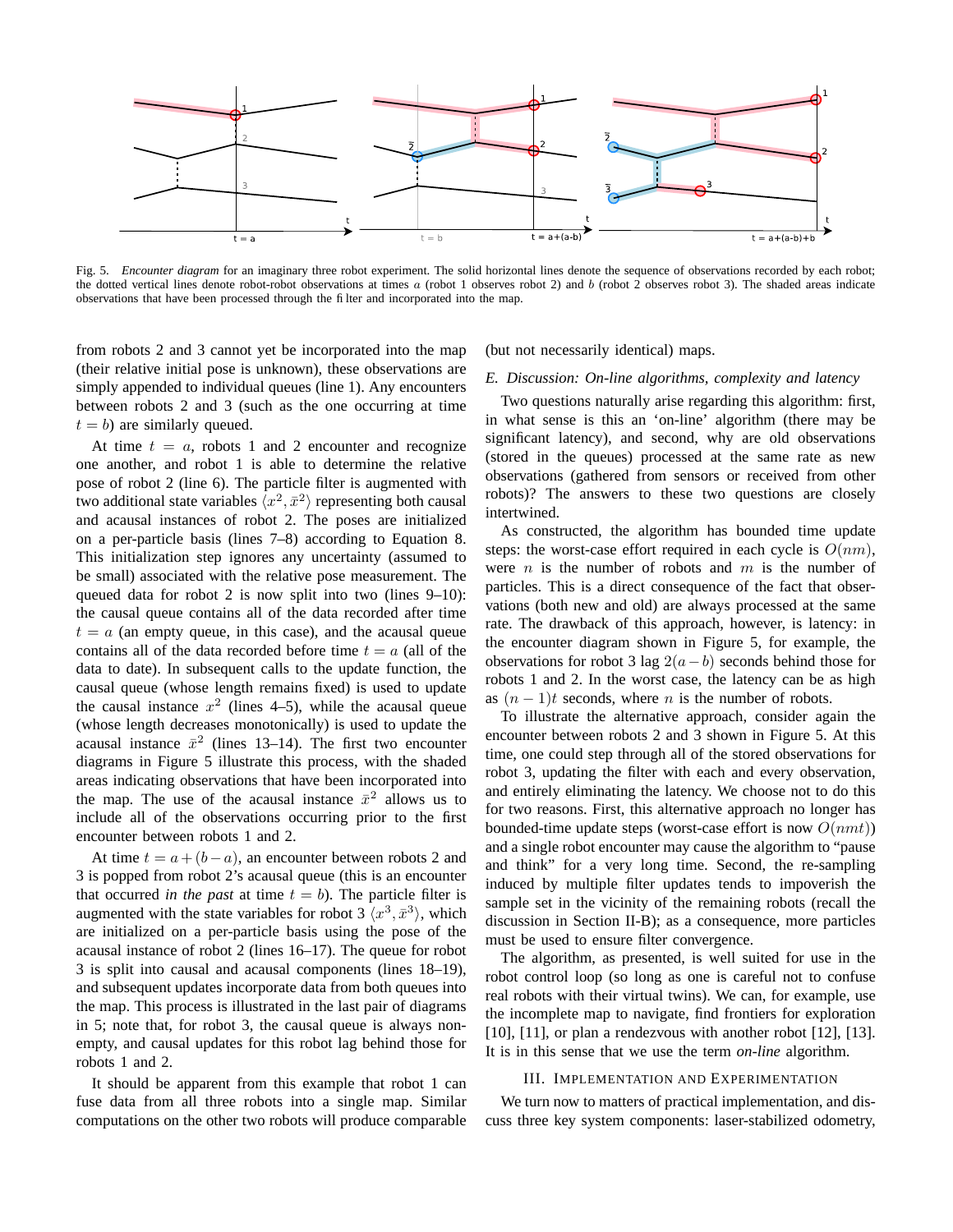single-robot particle-filter-based SLAM, and its generalization to multiple robots.

#### *A. Laser-stabilized odometry*

As noted in Section II-A, PF-based mapping algorithms require very accurate action models, and experience demonstrates that raw odometry is not sufficient for this purpose. Instead, we make use of *laser-stabilized odometry*, in which laser range data is used to correct the raw odometry estimate; this combined *lodometric* pose estimate exhibits a drift rate that is an order of magnitude less than that observed using odometry alone.

The basic algorithm for laser-stabilized odometry is straightforward: the robot maintains a local map generated from recent laser scans, and each new scan is first fitted against and then added to this map; the lodometric pose estimate is derived from the fitted scan pose. Since the map is strictly local (both spatially and temporally), these estimates have the same basic properties as odometry – an arbitrary origin and cumulative drift – but are much more accurate. Figure 6, for example, shows an error scatter plot for odometric and lodometric pose estimates; each point shows the difference between the estimated change in pose (over some interval) and the ground-truth change in pose (as determined by the global SLAM algorithm described in the next section). The errors in the lodometric estimates are significantly less than those for raw odometry, particularly for changes in robot orientation. In the experiment used to generate this plot, the robot travelled 125 m and executed 19 complete rotations before returning to its starting location; using laser-stabilized odometry, the final orientation error was less than 5 degrees, versus 110 degrees for pure odometry.



Fig. 6. Scatter plot of odometry and laser-stabilized odometry; each point shows the difference between the estimated change in pose (over a short interval) and the true change in pose (as determined by the single-robot SLAM algorithm).

Note that the use of lodometric pose estimates for mapping does lead to some double counting of data: laser scans are used once to generate lodometric estimates, and a second time to generate the map. In practice, this double counting has minimal impact, as the mapping algorithm uses only a small fraction of the available laser scans.



Fig. 7. Map generated using the single-robot algorithm; the map is 30 m by 30 m with a resolution of 0.10 m.

# *B. Single-robot SLAM*

The single-robot SLAM algorithm contains many elements of the standard Monte-Carlo localization algorithm [8] and is relatively easy to implement. The key challenge lies in maximizing the per-particle update speed while minimizing the corresponding storage requirements, so that the filter may run in real time and in bounded memory with a relatively large number of particles. As always, the speed and storage demands tend to conflict, and our implementation favors the former over the latter.

For each particle, we maintain a complete occupancy grid map, generally with a resolution of 0.10 m and covering an area of between  $400$  and  $2500$  m<sup>2</sup>. With an 8-bits-percell representation, this implies that each particle requires up to 0.25 Mb of storage, or 25 Mb for a filter with 100 particles. Such storage capacities are readily available on contemporary workstations and high-end embedded systems. The filter update step requires two ray-tracing operations on the occupancy grid for each and every particle: one to evaluate the sensor model and another to update the map. Since these operations are expensive, we approximate the ray-tracing step by considering only the ray end-points, and decimate the laser scans by using only one scan for every 0.10 m of distance travelled. These approximations improve processing speed by an order of magnitude or more, thereby allowing real-time operation.

Figure 7 shows a typical map generated by the single-robot algorithm, with all three loops correctly closed. Processing time for this map is 173 s on a 2.4GHz P4 workstation using 200 particles (versus 865 s to acquire the data). The top speed of the robot was 0.20 m/s.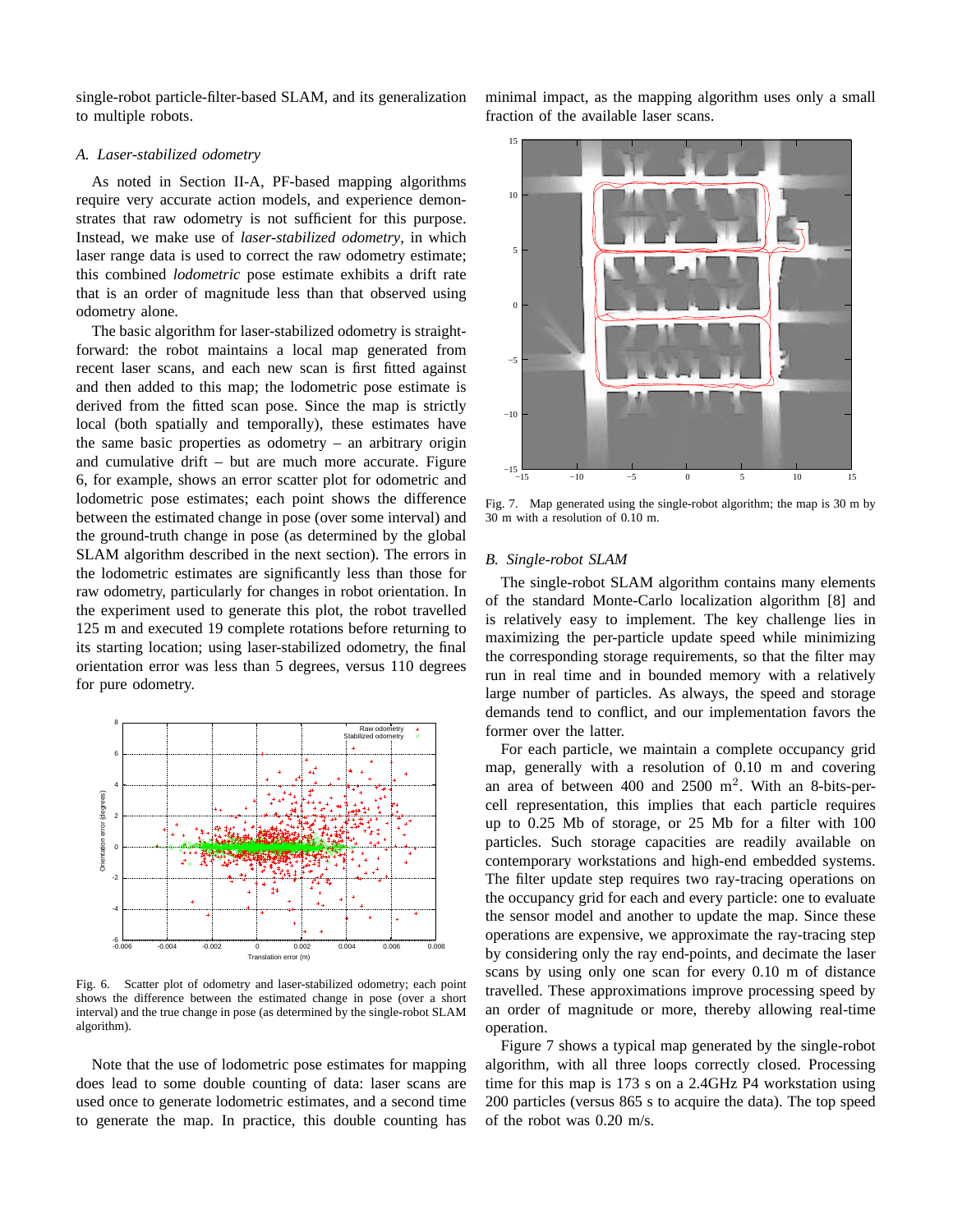

Fig. 8. Combined map for all four robots using the multi-robot SLAM algorithm. One pair of robots starts from the right-top room, the other from the right-bottom corridor. The map is shown overlaid on the 'ground-truth' blueprint.



Fig. 9. Encounter diagram: each horizontal line represents a robot, each vertical line denotes an encounter between robots (e.g., robot 0 encounters robot 2 at time  $t = 1100$  sec). The 'bunching' of vertical lines indicates multiple encounters occurring over a short period of time. Shaded circles indicate the set of encounters used to merge data from all four robots.



Fig. 10. Individual maps for two of the four robots, generated using the single-robot algorithm.

## *C. Multi-robot SLAM*

The multi-robot SLAM implementation has a great deal in common with the single-robot implementation described in Section III-B. Each particle stores an occupancy grid and a set of pose estimates: for a team of  $n$  robots, there are  $2n$  such estimates, representing both causal and acausal instances of each robot. Importantly, the filter does not distinguish between these two, and acausal instances are simply treated as additional robots that happen to be driving backwards. The multirobot algorithm also uses a number of queues for managing data from the robots; these are implemented using a set of files (one for each robot) to which observations are appended. Causal updates are generated by seeking forwards through the file; acausal updates are generated by seeking backwards. Compared with the single-robot algorithm, the multi-robot algorithm has identical in-memory storage requirements (since